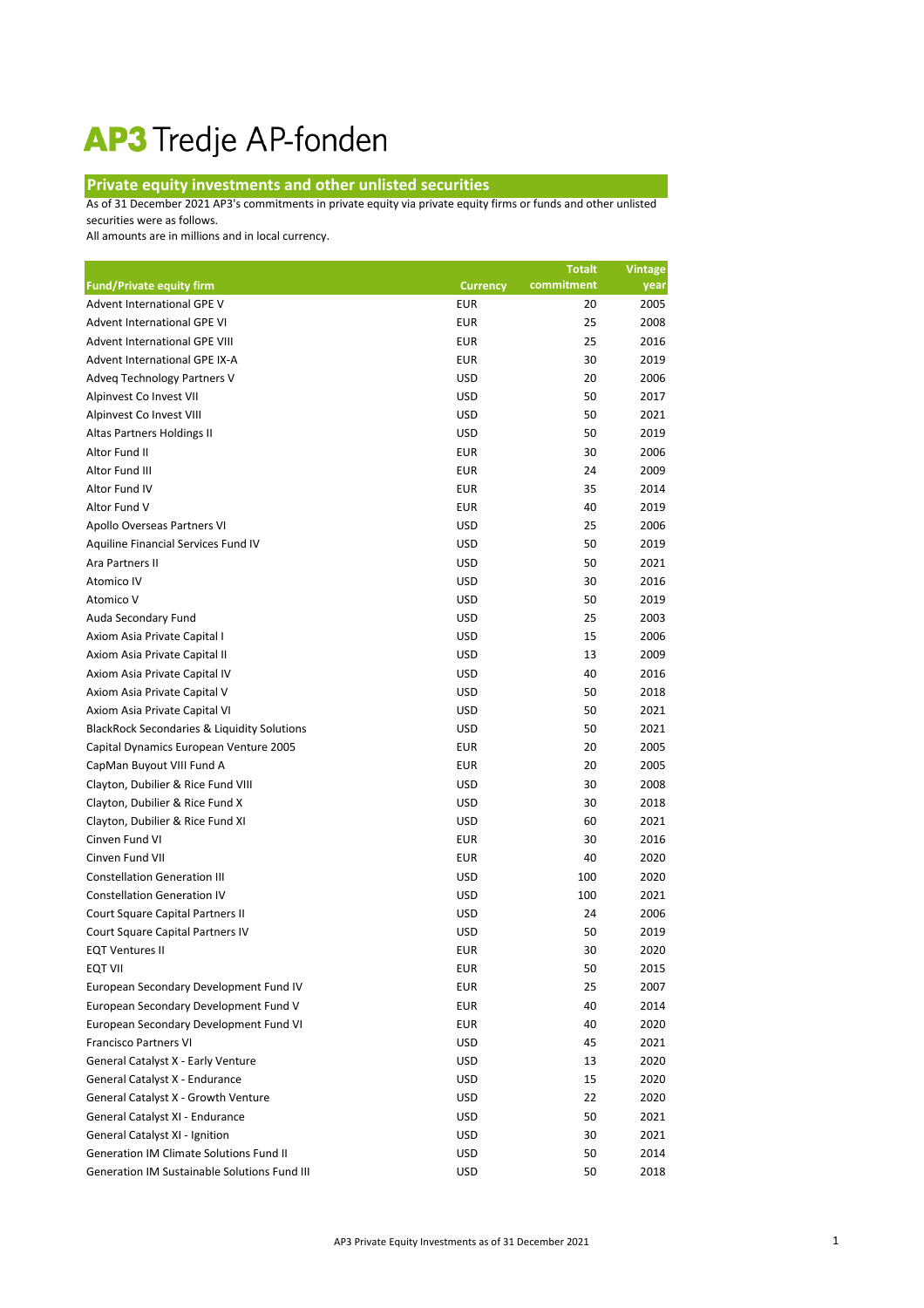|                                                      |                 | <b>Totalt</b> | <b>Vintage</b> |
|------------------------------------------------------|-----------------|---------------|----------------|
| <b>Fund/Private equity firm</b>                      | <b>Currency</b> | commitment    | year           |
| German Access Fund                                   | <b>EUR</b>      | 30            | 2015           |
| Goldman Sachs Vintage Fund III                       | <b>USD</b>      | 20            | 2004           |
| Goldman Sachs Vintage Fund IV                        | <b>USD</b>      | 25            | 2006           |
| Goldman Sachs Vintage Fund V                         | <b>USD</b>      | 25            | 2008           |
| <b>GS Capital Partners V</b>                         | <b>USD</b>      | 23            | 2005           |
| <b>GS Capital Partners VI</b>                        | <b>USD</b>      | 30            | 2006           |
| GS Distressed Opportunities Fund III                 | <b>USD</b>      | 25            | 2006           |
| GS Distressed Opportunities Fund IV                  | <b>USD</b>      | 25            | 2008           |
| GS U.S. Middle Market Buyout Fund                    | <b>USD</b>      | 80            | 2003           |
| HarbourVest Partners 2004 Cayman Direct Fund         | <b>USD</b>      | 30            | 2004           |
| HarbourVest Partners 2007 Cayman Direct Fund         | <b>USD</b>      | 30            | 2007           |
| Hedosophia Partners IV                               | <b>USD</b>      | 40            | 2021           |
| Herkules Private Equity IV                           | <b>NOK</b>      | 400           | 2014           |
| <b>HGGC Fund II</b>                                  | <b>USD</b>      | 45            | 2014           |
| <b>HGGC Fund III</b>                                 | <b>USD</b>      | 50            | 2017           |
| <b>HGGC Fund IV</b>                                  | <b>USD</b>      | 50            | 2020           |
| HIPEP IV - European Venture Partnership              | <b>EUR</b>      | 20            | 2001           |
| Impilo AB Investment Pool 1                          | <b>SEK</b>      | 350           | 2017           |
| InnKap 4 Partners                                    | <b>EUR</b>      | 20            | 2006           |
| Kelso Investment Associates VII                      | <b>USD</b>      | 25            | 2004           |
| Kelso Investment Associates VIII                     | <b>USD</b>      | 30            | 2007           |
| Kelso Investment Associates IX                       | <b>USD</b>      | 50            | 2015           |
| Kelso Investment Associates X                        | <b>USD</b>      | 50            | 2018           |
| Keyhaven Capital Partners I                          | <b>EUR</b>      | 23            | 2003           |
| Keyhaven Capital Partners II                         | <b>EUR</b>      | 25            | 2006           |
| Keyhaven Capital Partners III                        | <b>EUR</b>      | 20            | 2009           |
| Khosla Ventures VI                                   | <b>USD</b>      | 20            | 2018           |
| Khosla Ventures VII                                  | <b>USD</b>      | 30            | 2021           |
| Levine Leichtman Capital Parterns VI                 | <b>USD</b>      | 50            | 2017           |
| Levine Leichtman Capital Partners Co Investment Fund | <b>USD</b>      | 50            | 2015           |
| Lexington Capital Partners VI                        | <b>USD</b>      | 30            | 2005           |
| Litorina Kapital III                                 | <b>SEK</b>      | 150           | 2007           |
| Montana Capital Partner OSP III                      | <b>EUR</b>      | 25            | 2015           |
| Montana Capital Partner OSP IV                       | <b>EUR</b>      | 40            | 2017           |
| Montana Capital Partner OSP V                        | <b>EUR</b>      | 40            | 2021           |
| New Mountain Partners IV                             | <b>USD</b>      | 50            | 2014           |
|                                                      |                 |               |                |
| New Mountain Partners V                              | <b>USD</b>      | 50            | 2017           |
| <b>New Mountain Partners VI</b>                      | <b>USD</b>      | 60            | 2021           |
| Newbury Equity Partners II                           | <b>USD</b>      | 25            | 2010           |
| Newbury Equity Partners IV                           | <b>USD</b>      | 50            | 2017           |
| Newbury Equity Partners V                            | <b>USD</b>      | 50            | 2020           |
| Northzone VII                                        | <b>EUR</b>      | 25            | 2014           |
| Northzone VIII                                       | <b>EUR</b>      | 25            | 2016           |
| Northzone IX                                         | <b>EUR</b>      | 35            | 2019           |
| Oak Hill Capital Partners II                         | <b>USD</b>      | 25            | 2004           |
| Oak Hill Capital Partners III                        | <b>USD</b>      | 30            | 2007           |
| Oak Hill Capital Partners IV                         | <b>USD</b>      | 50            | 2017           |
| Oak Hill Capital Partners V                          | <b>USD</b>      | 50            | 2020           |
| Pacific Equity Partners V                            | <b>AUD</b>      | 50            | 2015           |
| Pacific Equity Partners VI                           | <b>AUD</b>      | 70            | 2020           |
| Pantheon Asia Fund IV                                | <b>USD</b>      | 15            | 2006           |
| Pantheon Asia Fund V                                 | <b>USD</b>      | 15            | 2007           |
| PineBridge Vantage Capital                           | <b>USD</b>      | 30            | 2005           |
| <b>RCP Fund IV</b>                                   | <b>USD</b>      | 15            | 2006           |
| RCP Fund V                                           | <b>USD</b>      | 15            | 2007           |
| <b>RCP Fund VI</b>                                   | <b>USD</b>      | 15            | 2008           |
| <b>RCP Fund VII</b>                                  | <b>USD</b>      | 15            | 2009           |